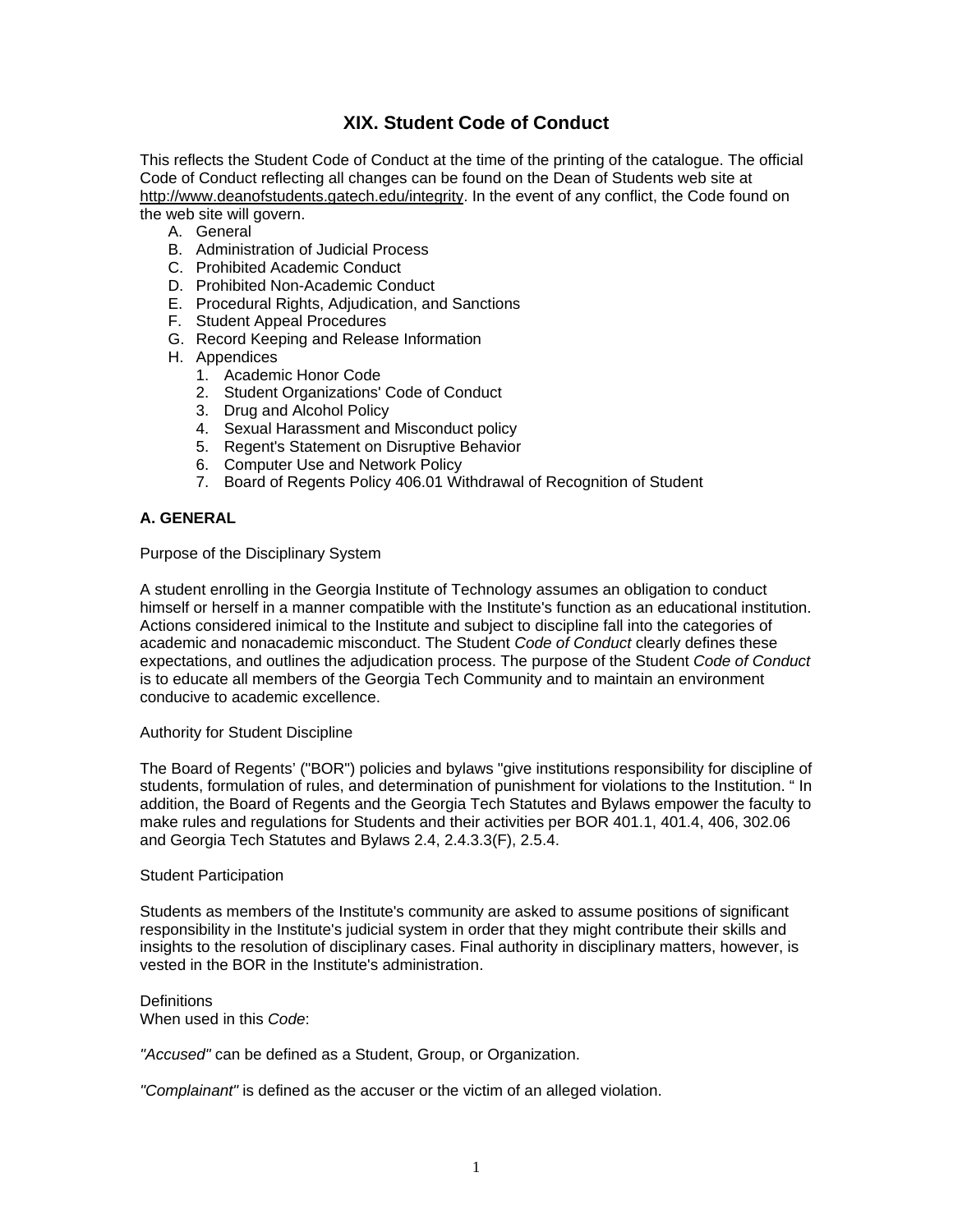*"Dean of Students"* means the Dean of Students or the Dean's designee.

*"Group"* means a number of persons who are associated with each other, but who have not complied with Institute requirements for registration as an Organization.

*"Group or Organization Activity"* means any activity on or off Institute premises that is directly initiated for or supervised by a Group or Organization including any individual activity occurring in buildings, facilities, grounds, utilities, or resources (including computer resources) owned, leased, operated, controlled or supervised by an Institute Organization.

*"Institution," "Institute," "Georgia Tech, "* and any other permutations of Georgia Institute of Technology means the Institute and all of its undergraduate, graduate and professional schools, divisions, and programs.

*"Institute Official"* is defined as faculty, administration, or staff personnel including Students serving as Institute employees.

*"Institute Premises"* means buildings, facilities, grounds, utilities, or resources (including computer resources) owned, leased, operated, controlled or supervised by the Institute.

*"Organization"* means a number of persons who have complied with or are in process of complying with the requirements for chartering.

*"Student"* means any person, who is taking or auditing classes of the Institute, is participating in academic programs, is matriculated in any Institute program, has been accepted for enrollment or is eligible to reenroll without applying for readmission.

*"Weapon"* is defined in accordance with state law, and also includes any object used to attempt bodily injury or substance designed to inflict a wound or cause injury.

*"Will" or "shall"* are used in the imperative sense.

*"Witness"* is defined as a person present before the hearing panel providing evidence.

*"Working Day"* is defined as any days when class is in session per the Institute calendar. Final exam periods are not considered Working Days.

#### Interpretation of Regulations

The purpose of publishing disciplinary regulations is to give Students general notice of prohibited behavior and the judicial process. This Code is not written with the specificity of a criminal statute, and should not be confused with criminal proceedings. Judicial proceedings are not restricted by the rules of evidence governing criminal and civil proceedings. Questions of interpretation regarding The Student Code of Conduct shall be referred to the Dean of Students for resolution.

#### Inherent Authority

The Institute reserves the right to take necessary and appropriate action to protect the safety and well being of the campus community

#### Addressing Inappropriate Classroom Behavior

The primary responsibility for managing the classroom environment rests with the instructor. Students who engage in any prohibited or unlawful acts that result in disruption of a class may be directed by the instructor to leave the class for the remainder of the class period. Longer suspensions from a class, or dismissal from the Institute on disciplinary grounds, must be administered by the Dean of Students in accordance with this Code.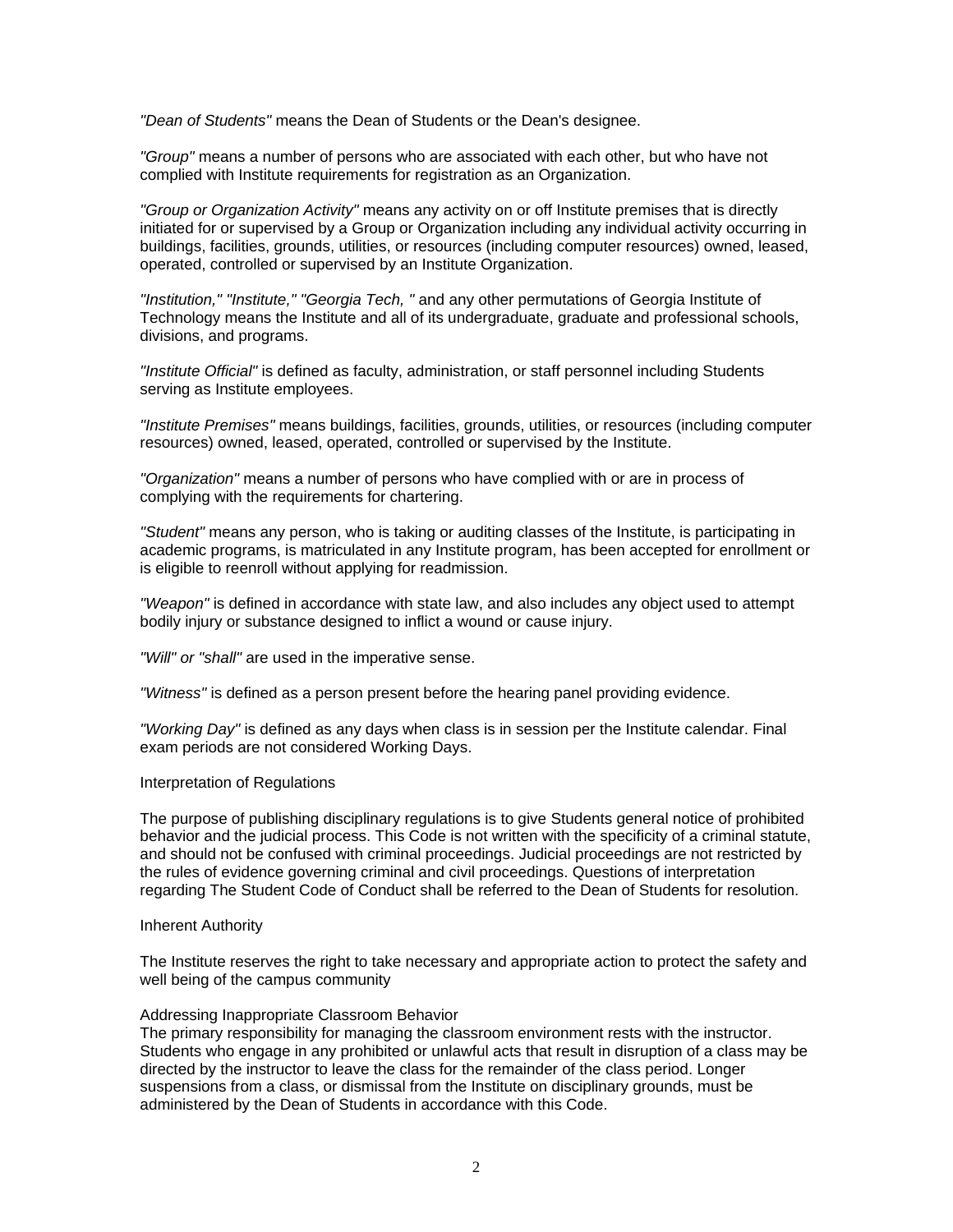### **Jurisdiction**

Academic misconduct relevant to any Institute activity will be addressed wherever it may occur. Nonacademic misconduct includes the acts identified in section D of this *Code* whenever such acts:

- occur on Institute Premises; or
- occur at Institute sponsored activities; or
- occur at Group or Organization Activities; or
- create a clear and present danger of material interference with the normal or orderly processes of the Institute or its requirements of appropriate discipline.

### Disciplinary Action While Criminal Charges Are Pending

Students may be accountable both to civil authorities and the Institute for acts that constitute violations of law and of this Code. Disciplinary action at the Institute will normally proceed during pending criminal proceedings, and will not be subject to challenge on the ground that criminal charges involving the same incident have been dismissed or reduced. Students charged with felonies may be Interim Suspended and given the opportunity to request a review of the decision as provided in Section B (Administration of the Judicial Process, Interim Suspension for Individuals and Student Groups/Organizations) of the Code.

### Agreements With Other Schools

Where there is conflict between provisions of this Code and tenets of an agreement with other schools, the agreement takes precedence

### Student Organizational Discipline

Student Groups and Organizations are accountable to this Code. A Student Group or Organization and its officers may be held collectively and individually responsible when violations of this Code by those associated with the Group or Organization have received the consent or encouragement of the Group or Organization, or of the Group's or Organization's leaders or officers. For more information, please see the *Conduct Code and Disciplinary Procedures for Student Organizations.*

# **B. ADMINISTRATION OF THE JUDICIAL PROCESS**

### Case Referrals

All acts of misconduct (except as specified by the Dean of Students in writing) on the part of Students shall be reported to the Dean of Students, who is designated the principal administrator to formulate and enforce Institute disciplinary measures as they pertain to Student academic or nonacademic misconduct. Any person may refer a Student or a Student Group or Organization suspected of violating this Code to the Dean of Students. Those individuals referring cases are normally expected to provide testimony and to present relevant evidence in hearings and conferences.

### **Communication**

All judicial communication (requests for meetings, notifications, notice of judicial actions, etc.) will be provided via the official Institute e-mail (GT number) address. If the Student is not currently enrolled, the notification will be sent via US Postal Service to the last known physical address.

### Revocation of Degrees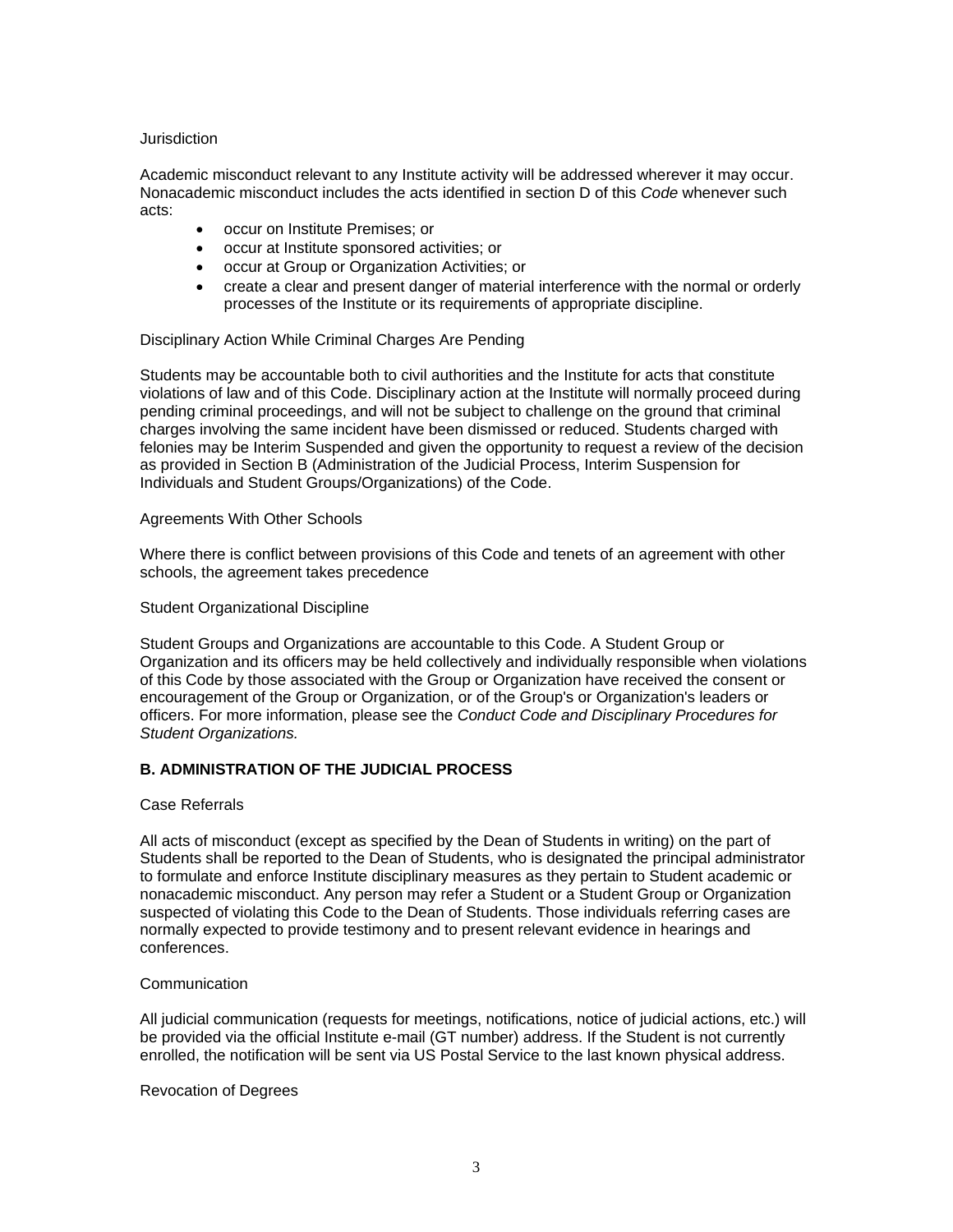The Institute reserves the right to revoke an awarded degree for fraud related to the receipt of the degree, or for serious disciplinary violations committed by a Student prior to the Student's graduation.

Interim Suspension for Individuals and Student Groups/Organizations

Interim Suspension is for an interim period pending disciplinary or criminal proceedings or physical or mental evaluation. In certain circumstances the Dean of Students may impose an interim suspension which shall become immediately effective without advance notice and prior to the actual hearing of the allegations.

- 1. Interim suspension may be imposed:
	- To ensure the safety and well-being of members of the Institute community or to preserve Institute property; or
	- To ensure the Student's physical or emotional safety and well-being; or
	- If the Student or Student Group/Organization poses a definite threat of disruption of or interference with the normal operations of the Institute; or
	- If the Student is charged with a felony; or
	- If the leaders of an organization fail to respond in a timely manner to a formal request from the Office of Student Integrity of the Office of the Dean of Students.
- 2. During the interim suspension:
	- Individuals may be denied access to classes, campus facilities, and all other Institute activities or privileges;
	- Student organizations may be denied access to campus facilities and all other Institute activities or privileges;
	- And student organizations must cease all organizational activities.
- 3. The Dean of Students' Critical Response Evaluation Team, with appropriate members of the Management Team, (i.e. Department of Housing, Counseling Center, and Greek Affairs representatives) will determine if interim suspension is warranted. Any one member of this team may make the decision with review and ratification if appropriate, by the remainder of the team within 72 hours of this decision.
- 4. A Student or Organization that has been suspended on an interim basis may submit a request to the Vice President for Student Affairs or the Vice President's designee for a review of the decision within five (5) Working Days of the implementation of the suspension. A request for review of an Interim Suspension decision shall be made in writing and shall list all reasons that the Student or Organization contends that the Interim Suspension is unwarranted. The reasons for the request for review are limited to:
	- The reliability of the information concerning the Student's or Organization's conduct, including the matter of identity;
	- Whether the conduct and surrounding circumstances reasonably indicate that the continued presence of the Student or Organization on Institute Premises poses a substantial and immediate threat to himself, herself or to others or the stability and continuance of normal Institute functions.

5. The Vice President for Student Affairs or designee will respond to the Student or Organization in writing within two (2) Working Days of the receipt of the request.

# **C. PROHIBITED ACADEMIC CONDUCT**

Academic misconduct (see XVIII. Academic Honor Code) is any act that does or could improperly distort grades or other Student academic records. Such acts include but need not be limited to the following: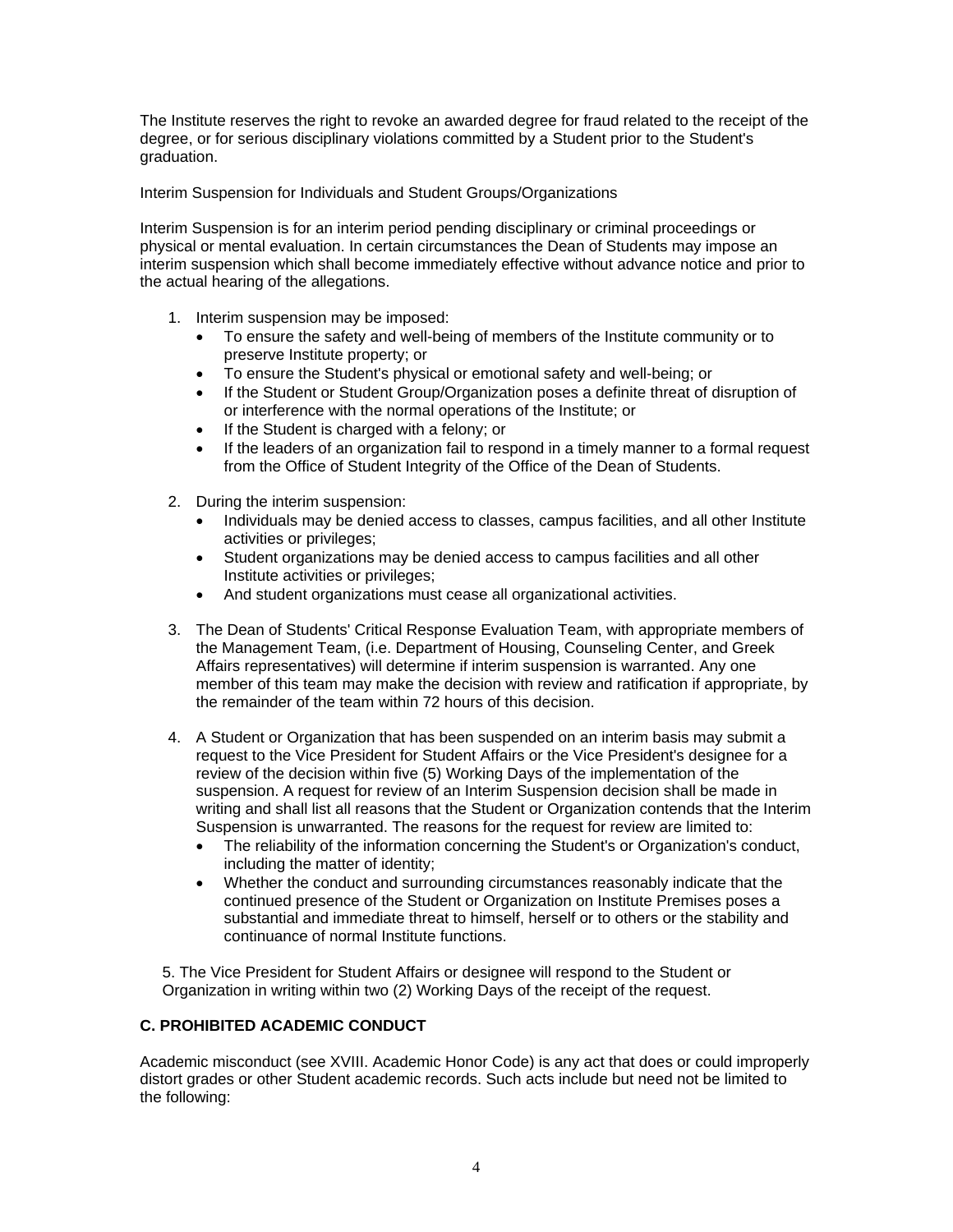- 1. Possessing, using, or exchanging improperly acquired written or verbal information in the preparation of any essay, laboratory report, examination, or other assignment included in any academic course;
- 2. Substitution for, or unauthorized collaboration with, a Student in the commission of academic requirements;
- 3. Submission of material that is wholly or substantially identical to that created or published by another person or persons, without adequate credit notations indicating the authorship (plagiarism);
- 4. False claims of performance for work that has been submitted by the claimant;
- 5. Alteration or insertion of any academic grade or rating so as to obtain unearned academic credit;
- 6. Deliberate falsification of a written or verbal statement of fact to a member of the Faculty so as to obtain unearned academic credit;
- 7. Forgery, alteration, or misuse of any Institute document relating to the academic status of the Student.

# **D. PROHIBITED NONACADEMIC CONDUCT**

Nonacademic misconduct by Students, Organizations or Groups includes but is not limited to the following:

- 1. Violations of the Georgia Institute of Technology Student Policy on Alcohol and Illegal Drugs and other substance violations including, but not limited to:
	- a. Underage use or possession of alcohol;
	- b. Possession or consumption of alcohol;
	- c. Use or possession of fake identification;
	- d. Distribution of alcohol to minors;
	- e. Behavior, while under the influence of alcohol, which endangers any person;
	- f. Drug abuse, including the use or possession (without valid medical or dental prescription), manufacture, furnishing, sale, or ay distribution of any narcotic or dangerous drug controlled by law; this provision is not intended to regulate alcoholic beverages;
	- g. Disorderly conduct associated with the use of alcoholic beverages including, but not limited to, boisterousness, rowdiness, obscene or indecent conduct or appearance, or vulgar, profane, lewd, or unbecoming language;
- 2. Intentionally pushing, unjustifiably striking or physically assaulting, or otherwise intentionally causing reasonable apprehension of such harm to any person;
- 3. Disorderly conduct, including, but not limited to:
	- a. Obstruction or disruption of teaching, research, administration, disciplinary procedure or process or other Institute activities, including its public service functions or other authorized activities
	- b. Breach of the peace;
- 4. Behavior, which endangers any person;
- 5. Unauthorized use of college facilities or premises including:
	- a. Unauthorized entry into any Institute Premises or remaining in any building after normal closing hours
	- b. Possessing, using, making, or causing to be made any key or other means of access to any Institute Premises without proper authorization.
- 6. Furnishing false information to any Institute Official or offering a false statement in any institute disciplinary hearing
- 7. Forgery, alteration, replication, or misuse of any document, record, or identification upon which the Institute relies, regardless of the medium
- 8. Any physical or mental hazing action related to membership or connected with rites or ceremonies of induction, initiation, or orientation in Institute life or into the life of any Group or Organization
- 9. Safety violations, including, but not limited to:
	- a. Intentionally initiating or causing to be initiated any false reporting, warning or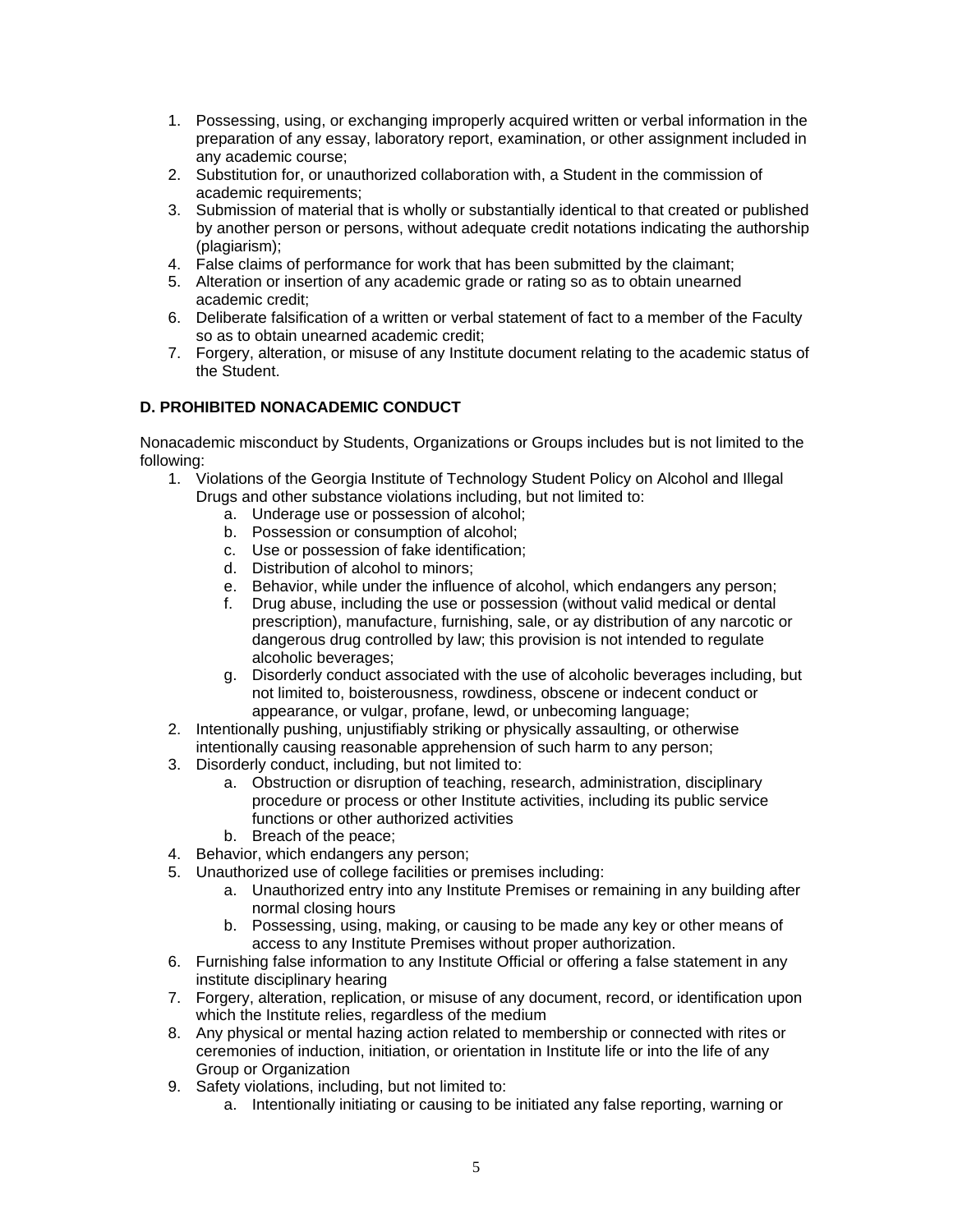threat of fire, explosion or other emergency;

- b. Tampering with safety devices, or other emergency, safety, or fire fighting equipment;
- c. Possession of unauthorized fireworks, firearms, ammunition
- d. Possession of dangerous weapons, materials, or chemicals
- e. Unauthorized sale, possession, furnishing, or use of any bomb or explosive or incendiary device
- 10. Theft and/or unauthorized possession or use of property or services belonging to the Institute, another person, or any other entity;
- 11. Malicious or unauthorized damage to or destruction of Institute property or property belonging to another;
- 12. Violation of rules governing residence in Institute-owned or controlled property, such as residence halls;
- 13. Illegal gambling, including online;
- 14. Failure to return or submit property or records of the Institute within the time prescribed by the Institute;
- 15. Acting with any other person to perform an unlawful act or to violate an Institute regulation or policy
- 16. Failure to comply with:
	- a. instructions or a direction of any properly identified Institute Official while that person is acting in the performance of their duties;
	- b. the terms of a disciplinary sanction.
- 17. Failure to cooperate with investigative, judicial, or disciplinary proceedings;
- 18. Harassing another person. This includes, but is not limited to, placing another person in reasonable fear of his or her personal safety through words or actions directed at that person, or substantially interfering with the working, learning, or living environment of the person.
- 19. Intentional violations of Georgia Institute of Technology regulations or policies, which are found on the Dean of Students' web page at http://www.deanofstudents.gatech.edu/policy/index.html. Such regulations or policies include the Institute Computer Usage Policy, as well as those regulations relating to entry and use of Institute facilities, use of amplifying equipment, campus demonstrations, parking, and Student Organizations;
- 20. Violation of the Georgia Tech Student Policy on Sexual Harassment and Sexual **Misconduct**
- 21. Violation of any Board of Regents policies or the laws of any city, county, state, or the United States.

# **E. PROCEDURAL RIGHTS, ADJUDICATION, AND SANCTIONS**

Procedural Rights of the Accused

Students accused of an act of misconduct and summoned to a hearing before the Honor Committee, Graduate Judiciary Cabinet, Undergraduate Judiciary Cabinet, or Judicial Board have the right to:

- a. be informed of the charge(s) and alleged misconduct upon which the charge is based;
- b. be informed of the evidence upon which a charge is based and accorded an opportunity to offer a relevant response;
- c. be accompanied by an advisor of their choice;
- d. remain silent with no inference of guilt drawn there from;
- e. call and question relevant Witnesses; (A witness is permitted to testify via electronic means - telephone, video conferencing etc. - and permitted to be questioned through the Chief Justice/Chairperson.)
- f. present evidence in their behalf;
- g. be considered innocent of the charges until proven responsible by a preponderance of the evidence;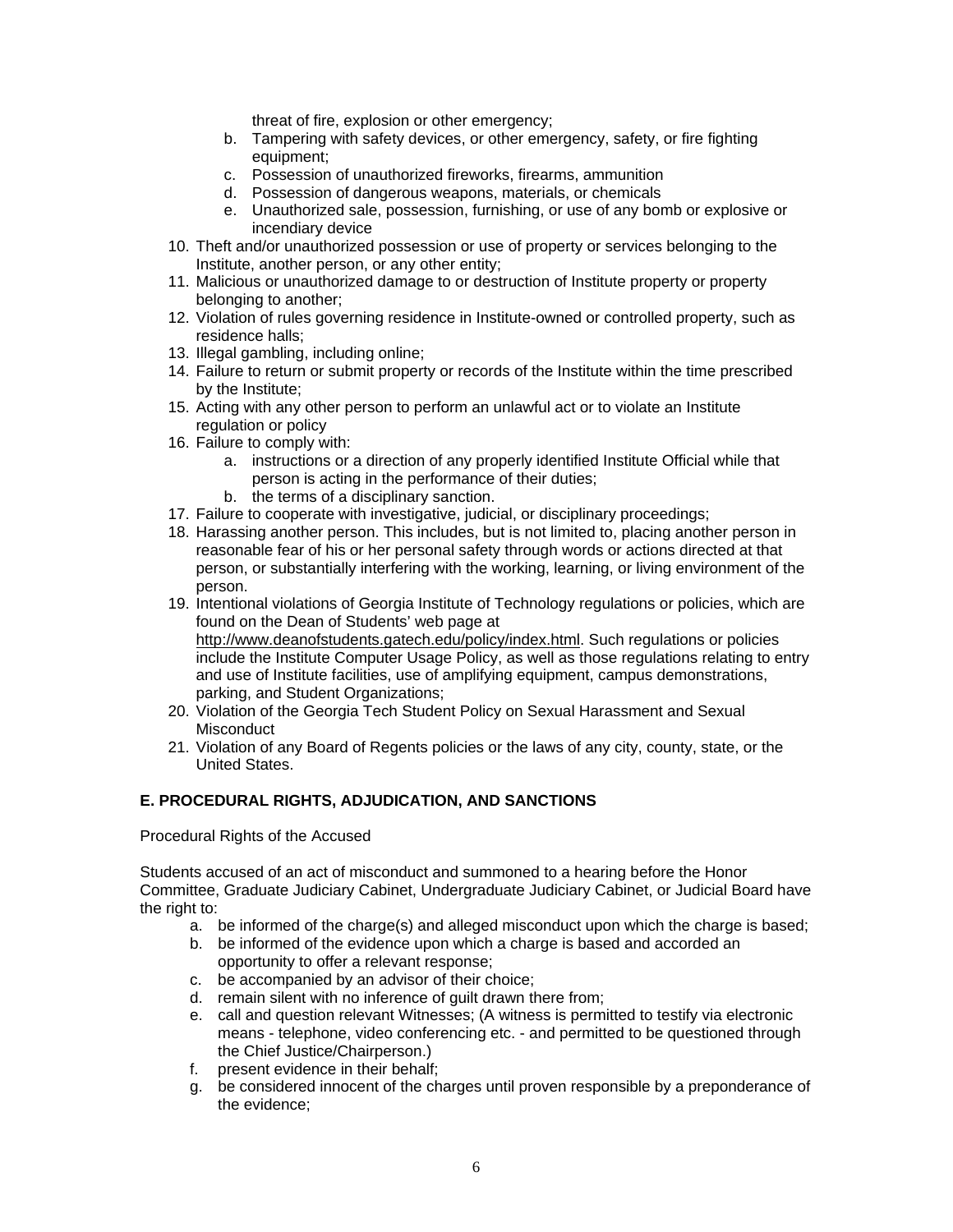- h. appeal, if requested;
- i. waive any of the above rights.

### Investigation

The Institute's judicial process utilizes an investigatory model, not an adversarial model in resolving allegations of misconduct with the primary goal of uncovering the truth. The Dean of Students shall open an initial investigation. During the investigation, a Student should continue to attend class and required Institute functions unless otherwise instructed by the Dean of Students. The investigation is closed in one of five (5) ways:

The Accused is not charged,

The Accused agrees to an Alternative Dispute Resolution,

- The Accused agrees to an administrative conference/resolution
- The Accused agrees to a faculty conference/resolution, or

The Dean of Students issues a decision based on the hearing panel's findings and recommendation.

#### Forums of Adjudication

#### Alternative Dispute Resolution

At the sole discretion of the Dean of Students, cases may be assigned for Alternative Dispute Resolution ("ADR"). If ADR is not agreed to by both parties the remaining forums will adjudicate the case. Results of the ADR proceedings do not require the Accused to acquire a formal discipline record; however, ADR cases will be considered "prior violations" if future infractions occur. ADR is available only for an Accused's first violation in cases where if adjudicated, the resulting sanction would be less severe than probation. The ADR agreement outlines the exact nature of the appropriate sanction to be administered if the agreement is violated. This agreement will close the case, as a Student who chooses ADR is granted no right of appeal.

#### Administrative Conference/Resolution

After the Dean of Students completes the original investigation, a proposed administrative resolution may be developed and presented to the Accused upon the discretion of the Dean of Students. A proposed administrative resolution includes the charges under the Student Conduct Code, and outlines sanctions deemed by the Dean of Students and will be delivered via email. Reasonable attempts should be made to discuss the allegations and proposed Administrative Resolution with the Accused before its formal communication. The Accused (with the exception of non-Greek organizations) may request to have the allegations reviewed by a hearing panel.) If the Accused does not make this request within 6 working days after the communication of a proposed Administrative Resolution, the Resolution will be implemented. The Resolution is notice of a final disciplinary action with no right to appeal and contains the official record of charges and terms of the sanctions. If the Administrative Resolution would require a suspension, expulsion or removal from Housing, the allegations will be automatically forwarded to a hearing panel unless the Accused specifically waives their right to go before a hearing panel and requests the administrative resolution to take effect and in writing accepts the administrative resolution. If the Accused accepts the administrative resolution, the decision goes into effect immediately. Should the Accused fail to schedule or attend a conference with the administrative hearing officer within 7 calendar days of the notice, or if the Accused schedules a conference but does not attend, the administrative hearing officer can decide the disposition of the case and offer an administrative resolution to the Accused.

#### Faculty Conference/Resolution

The referring faculty member may choose to meet with the Accused to discuss and attempt to resolve the academic misconduct allegation prior to notifying the Dean of Students. A representative of the Dean of Students will participate in the conference if requested by either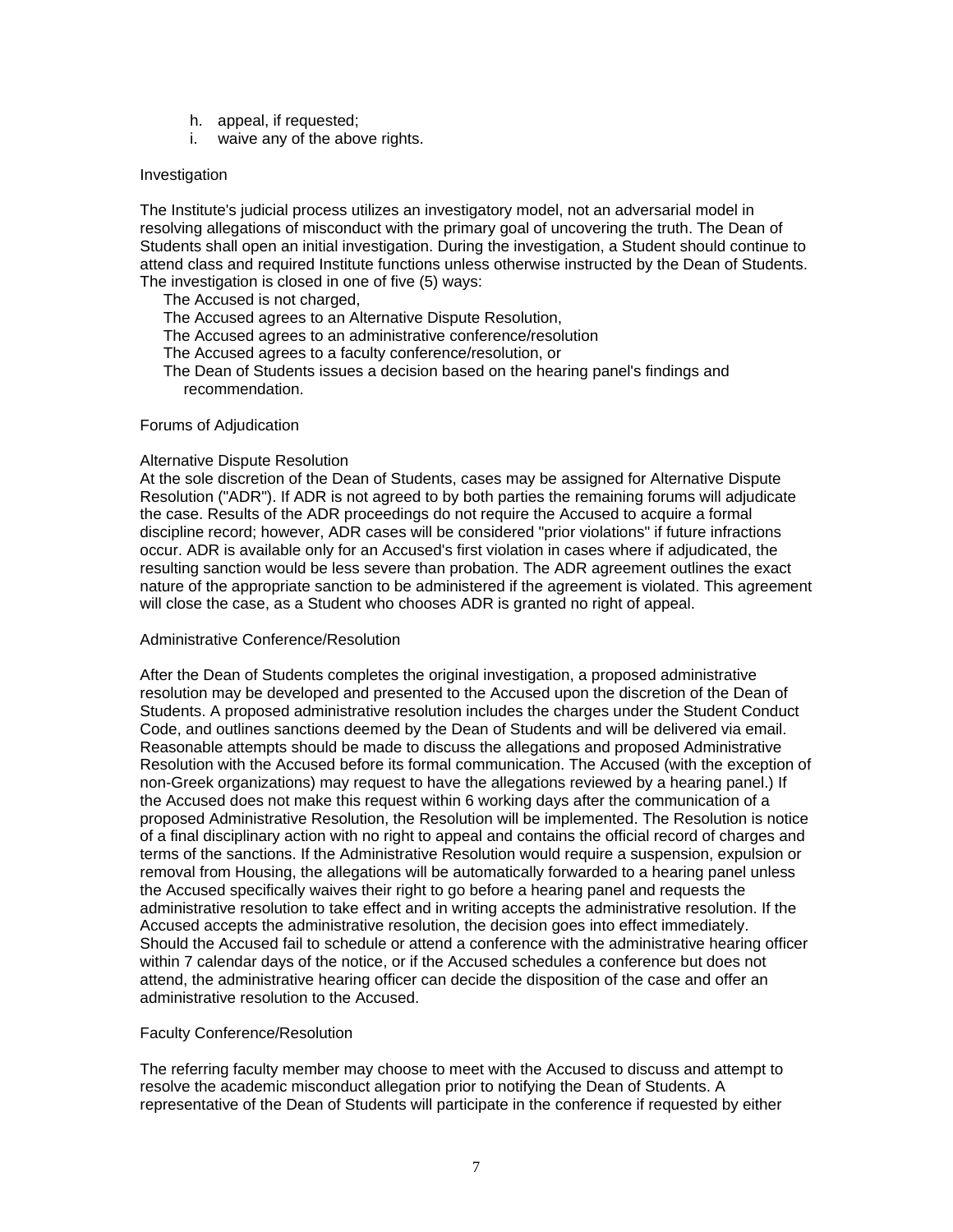party. The faculty member or the Accused may choose to cease the conference and forward the allegations to the Dean of Students at any point for adjudication. At the conference, the faculty member will explain the allegation to the Accused, hear the Accused's perspective and outline the recommended sanctions including a proposed grade impact. The case facts will then be reported to the Office of Student Integrity and the student is formally notified of the proposed faculty resolution. The Accused may request to have the allegations reviewed by a hearing panel. If the Accused does not make this request within 6 working days after the date the email notification of the resolution is sent, the resolution will be implemented and considered notice of a final disciplinary action with no right to appeal. The resolution is the official record of charges and terms of the sanctions.

Should the student accept responsibility for a violation and have a prior disciplinary history or the Faculty Resolution recommends suspension or expulsion, the matter will be referred to the Student Honor Committee. The Honor Committee will seriously consider the Faculty Resolution grade impact recommendations. The Accused may specifically waive their right to go before a hearing panel and an, administrative resolution proposed by the Dean of Students. If the Accused accepts the administrative resolution, the decision goes into effect immediately.

### Hearing Panel

An accused Student, or Greek Organization may choose adjudication before a hearing panel. The Student or Greek Organization must request to go before a hearing panel within 6 working days of receipt of a proposed administrative resolution. The Dean of Students reserves sole discretion to forward cases to the appropriate panel including, but not limited to, the Undergraduate Judiciary Cabinet, the Graduate Judiciary Cabinet, the Student Honor Committee, or the Institute Judicial Board. The hearing panel composed of Students will make a recommendation to the Dean of Students as to the panel's fact-finding and sanctions. A hearing panel composed of Faculty members and Students will forward a decision to be implemented by the Dean of Students. Decisions of a hearing panel and a decision made after a recommendation from a hearing panel can be appealed by the Accused.

If a Student, Group, or Organization accused of non-academic misconduct chooses to have the case adjudicated by a hearing panel, the case will be forwarded to one of three boards: 1) the Undergraduate Judiciary Cabinet, 2) the Judicial Board or 3) the Graduate Judiciary Cabinet. The Undergraduate Judiciary Cabinet hears cases of undergraduate nonacademic misconduct. The Institute Judicial Board hears cases of undergraduate nonacademic misconduct and has jurisdiction over the case if the event occurred in or around Institute Housing and if likely resulting sanction, if found responsible, is less severe than probation with few or noted exceptions. The Graduate Judiciary Cabinet has jurisdiction over all allegations of graduate Student nonacademic misconduct. The Undergraduate and Graduate Judiciary Cabinet delegate to the Institute Judicial Board the right to adjudicate nonacademic violations as outlined in the Institute Judicial Board Procedures section. If a Student accused of academic misconduct chooses to have the case adjudicated by a hearing panel, the case will be forwarded to the Student Honor Committee.

#### Notice of Hearing

Cases will be forwarded from the Dean of Students to the chairperson of the appropriate hearing panel. The chairperson, upon receipt of this case, will issue official notice to the Accused containing the time, date, and location of the hearing. In addition, the notification should specify the nature of the allegation or suspected misconduct with which the Student, Group, or Organization is accused and the names of all possible Witnesses. This notification will be provided at least three (3) calendar days prior to a scheduled hearing. Upon request, the Accused may meet with the Dean of Student prior to the hearing to review evidence and procedure.

### General Hearing Procedures

These procedures shall apply to all hearing panels charged with hearing cases under this Code.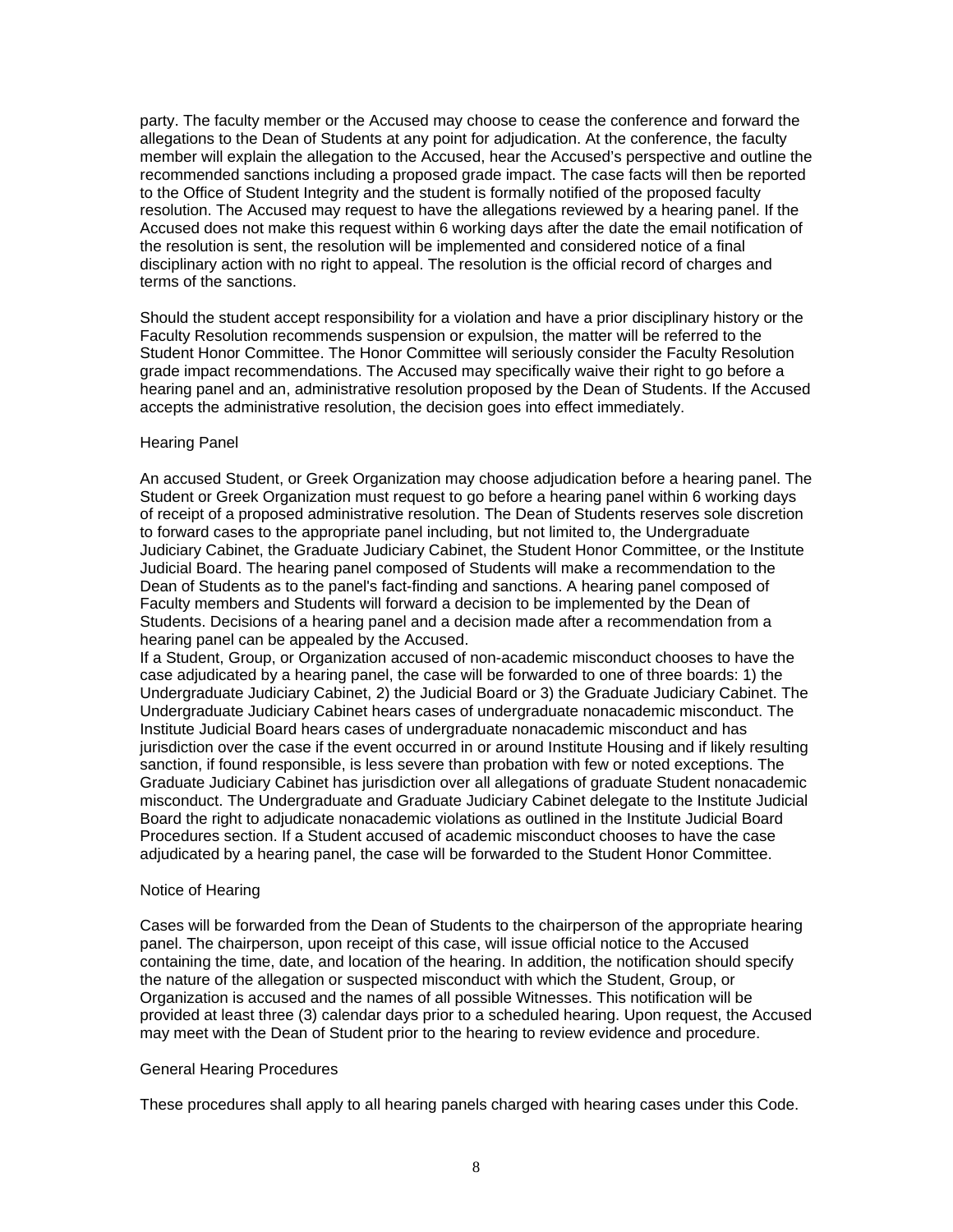Hearings shall ordinarily be closed except for the Accused, the Accused's advisor, the Complainant, the Complainant's advisor, and those directly involved; exceptions may be made at the discretion of the chairperson.

Members of the hearing panel shall disqualify themselves if their personal involvement in the hearing is of such a nature as to prejudice the outcome of the case. Any party may challenge any member of the panel for good cause by notifying the panel's Chief Justice/Chairperson. The panel will hear the challenge and then meet privately to consider whether the request should be granted. The Chief Justice/Chairperson shall not be removed if challenged. (The hearing panel's advisor may remove the Chief Justice/Chairperson if clear conflict of interest or prejudice is determined by the advisor.)

Accused Students, Groups, or Organizations who fail to appear after proper notice will be deemed to have pled "not responsible" to the charges against them and exercised the right to remain silent without prejudice. A hearing may be conducted in their absence at the discretion of the chairperson.

The hearing panel shall make a recording and/or summary transcription of the proceeding, which will serve as the official record of the hearing. No other recording devices will be permitted. The Accused or the Complainant may request a copy of the Institute's recording upon payment of the cost to reproduce the recording, or may listen to the original recording in a location designated by the Dean of Student at no charge.

The hearing panel's chairperson shall exercise control over the proceedings to avoid needless consumption of time and to achieve orderly completion of the hearing. The Chairperson may exclude any person, including the Accused, who disrupts a hearing.

The Complainant, if any, may be present throughout the hearing and respond to testimony. However, the Complainant does not present the allegations against the Accused. The Complainant may bring a support person. The support person is not permitted to address the panel.

Testimony may be taken in person, in writing, or by other reliable means of communication including, but not limited to electronic, email, telephone, or video conferencing. The Accused may bring as many Witnesses as necessary to respond to the allegations. The Accused is limited to two (2) character Witnesses. Letters of recommendation will be considered during deliberations.

Hearing panel deliberations are closed to all but the hearing panel members.

The hearing panel will consider past violations (but not until responsibility is determined), prior stipulations, the impact or potential impact of the violation the community and Complainant, and the nature of the violation (including whether bias-based) when determining sanctions. Decisions of the hearing panel shall be by majority vote. The hearing panel shall provide the Dean of Students with a brief written summary of each case with a finding of fact. The student hearing panels will include in the written summary recommendations for appropriate disciplinary action to the Dean of Students. The Faculty Honor Committee decides sanctions and puts them in writing to be implemented by the Dean of Students. The Student hearing panels make recommendations in writing to the Dean of Students. The Dean of Students will review the case and recommendations and implement disciplinary action.

### Panel Appointment Criteria

For Board or Committee specification appointment criteria see the Student Organizations' website (http://www.deanofstudents.gatech.edu/policy/studentorg.code.html) for the most recently approved constitutions and bylaws governing each of the Student hearing panels and the Faculty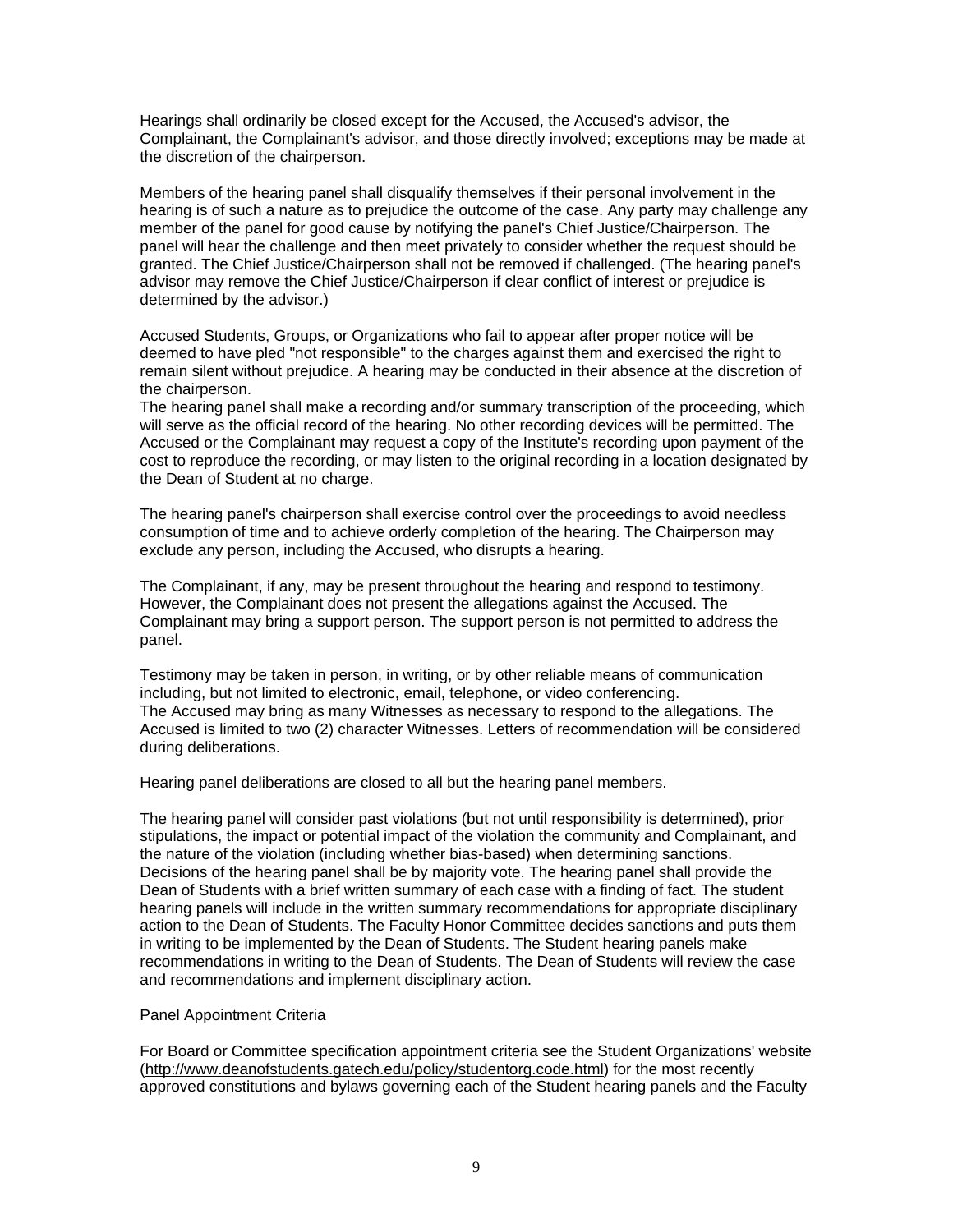Senate website (http://www.facultysenate.gatech.edu) for the most recently approved Statutes and Bylaws governing the Honor Committee. Student Honor Committee Procedures

The Student Honor Committee ("SHC") is a committee of the Faculty Senate that shall hear all cases referred to it by the Dean of Students involving alleged dishonesty in academic matters on the part of Students. They shall also hear all cases of students with prior academic dishonesty history, unless the Accused is offered and accepts a sanction as part of an administrative resolution by the Dean of Students. Once a hearing has been scheduled before the SHC, the hearing cannot be cancelled and a student may not accept an administrative resolution without the approval of the Chairperson.

### Undergraduate Judiciary Cabinet Procedures

The Undergraduate Judiciary Cabinet ("UJC") is a Student hearing panel that primarily shall hear allegations referred to it by the Dean of Students of undergraduate Student nonacademic misconduct. The typical case heard by the UJC is likely to result in a sanction of disciplinary probation, suspension held in abeyance, suspension, or expulsion if a violation is found to have occurred.

# Institute Judicial Board Procedures

The Residence Hall Judicial Board ("RHJB") serves as the Institute Judicial Board (IJB) in cases referred to it by the Dean of Students involving Code of Conduct violations originating both inside and in the immediate vicinity of Housing. The RHJB is not serving as the IJB when adjudicating violations of the Housing Contract, as well as the Housing Community and Services Guide. The IJB is a Student hearing panel that shall hear allegations of Student nonacademic misconduct which will most likely result in a sanction of reprimand or disciplinary warning, if a violation is found to have occurred. The IJB also may hear allegations of substance abuse violations which could result in probation. It will not consider substance abuse cases involving endangering behavior.

### Graduate Judiciary Cabinet Procedures

The Graduate Judiciary Cabinet ("GJC"), a Student hearing panel, shall hear allegations of graduate Student nonacademic misconduct referred to it by the Dean of Students.

#### Organizational Judicial Board Procedures

All organizational hearing panels (for example, IFC, NPHC, and Panhellenic, etc.) designated by the Dean of Students to hear allegations of organizational violations of Institute policy are recommending bodies to the Dean of Students.

If the Dean of Students does not receive a recommendation from the Organizational Judicial Board within 2 months of the case being formally forwarded to the Board, the Dean will render the Institute's decision without the benefit of the Board's recommendation. The group will retain the right to appeal the decision to the Vice President for Student Affairs. Failure of the Board to recommend is not grounds for an appeal.

### Potential Sanctions

Sanctions that may be imposed in accordance with this Code include but are not limited to:

Ineligibility to hold an office in any Student Organization recognized by the Institute or to hold any elected or appointed office of the Institute.

Ineligibility to represent the Institute outside of the Institute or in a public activity of the Institute.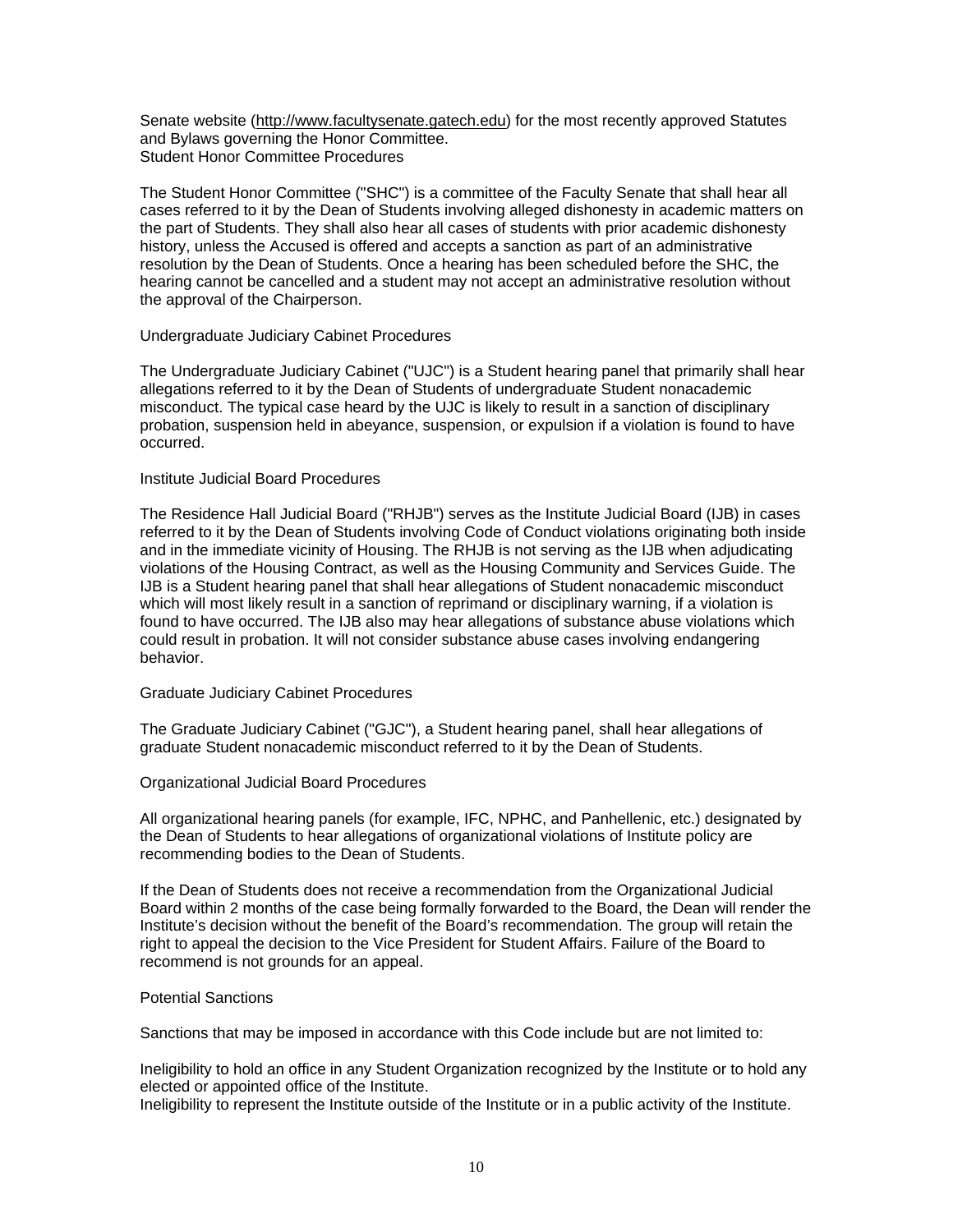This includes representing the Institute at any official function, intercollegiate athletics or any forms of intercollegiate competition or representation *Reprimand*  Verbal or written notice that the Accused's behavior is inappropriate.

### *Disciplinary warning*

A warning that continuation or repetition of prohibited conduct may be cause for additional disciplinary action and/or removal from good standing.

### *Disciplinary probation*

Notice to the Accused that any further major disciplinary violation may result in suspension or expulsion. Additional restrictions, conditions or loss of good standing may also be imposed. Violations of the terms of disciplinary probation, or any violation of this Code during the period of probation, will likely result in suspension or expulsion from the Institute.

### *Suspension Held in Abeyance*

The sanction of suspension may be held in abeyance. If the Accused is found in violation of this Code during the time of Suspension Held in Abeyance, the Suspension shall take effect immediately without review or hearing. Additional sanctions appropriate to the new violation also may be given. The Accused who has been issued a Suspension Held in Abeyance sanction is deemed "not in good standing" with the Institute. The length of the Suspension Held in Abeyance shall be decided by the hearing panel or as a term of the administrative resolution.

### *Suspension*

Exclusion for a period of time from the Institute Premises, and other privileges or activities set forth in the suspension notice. A suspended Student or Student Organization shall immediately leave campus and not enter the campus or its resources during the period of suspension, except when on official school business. Such suspension also may include academic restrictions, including denial of transfer credit for coursework completed at another institution during the period of suspension. Violation of this stipulation can adversely affect the Accused's chances for readmission. The Dean of Students will determine when the Accused has met the requirements for readmission.

#### *Expulsion*

Permanent termination of the Accused's status, and exclusion from Institute Premises, privileges, and activities.

Non-standing related sanctions

#### *Restitution*

Repayment to the Institute or to an affected party for damages resulting from a violation of this Code.

*Fine*

A monetary penalty, paid to the Institute.

### *Grade Change*

Change of grade for the course in which a violation of the Academic Honor Code occurred.

### *Programmatic Sanctions*

Assignment to educational programs that address issues important to the campus community (i.e., alcohol, community issues, anger management, etc.).

### *Restrictions*

Exclusion from participation in social, privileged, or extra curricular activities for a specified period of time.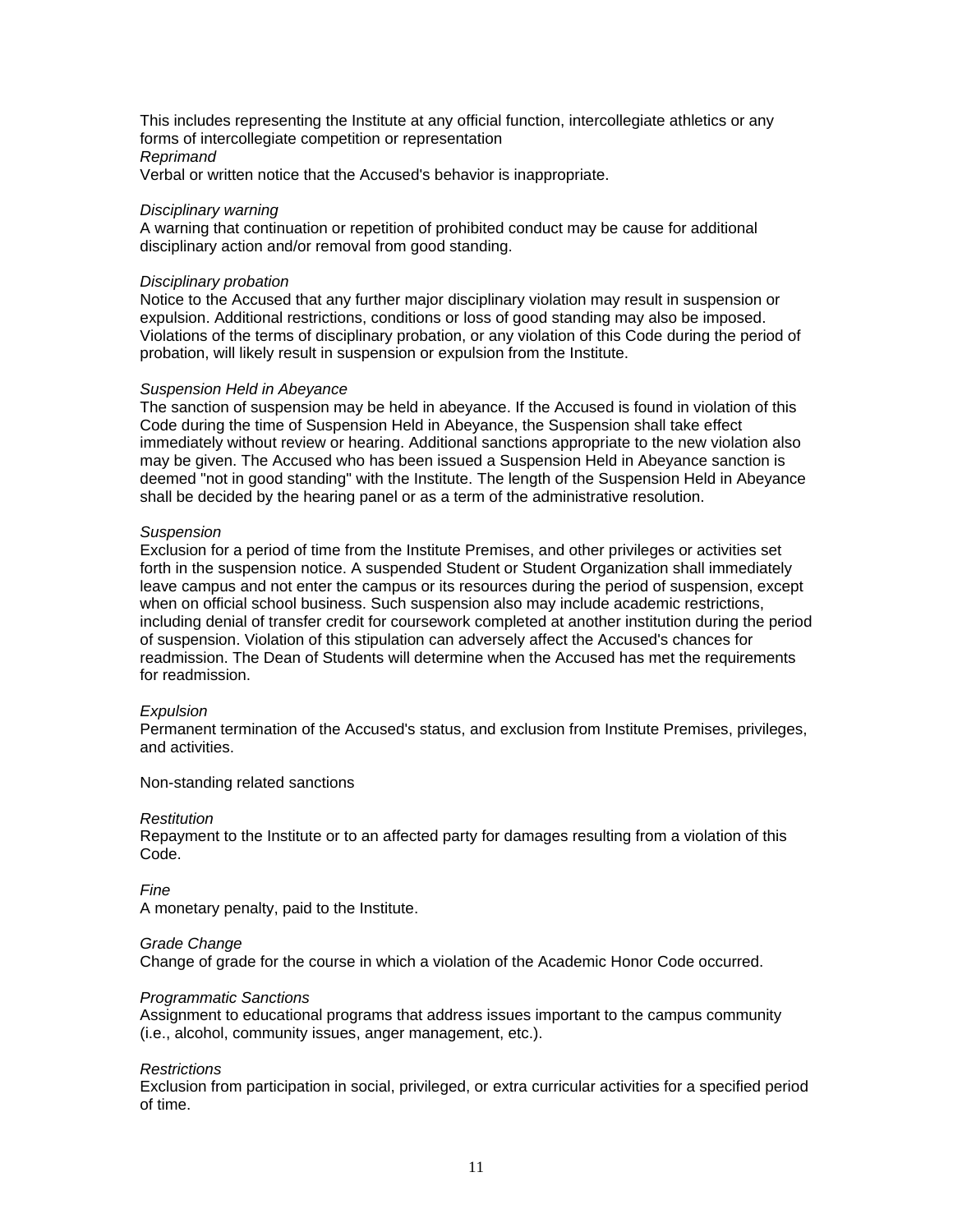Other Sanctions

Other sanctions may be imposed instead of or in addition to those specified such as discipline service hours, counseling assessments, and research projects.

The Institute will develop sanctioning guidelines for some violations of the Code. Guidelines are provided to give an understanding of likely sanctions but are not a required or guaranteed response to a violation.

# **F. APPEAL PROCEDURES**

- 1. These procedures apply to individual Student allegations. The process for Student Organization appeals is outlined in the Student Organization Code of Conduct which can be found on the Office of the Dean of Students website and in the appendices of this Code. If accused students are dissatisfied with the action taken by the Dean of Students, they may appeal the case in writing to the Vice President of Student Affairs of Georgia Tech within seven (7) calendar days after the action about which there is a complaint was delivered. Such an appeal shall cite reason for dissatisfaction with the previous decision. An appeal is not a new hearing and shall be limited to review of the record of the initial hearing, supporting documents, the Student's appeal and the response of the panel and the Institute for one or more of the following purposes:
	- To determine whether the original hearing was conducted fairly in light of the charges and evidence presented;
	- To determine whether the original hearing was conducted in conformity with prescribed procedures;
	- To determine whether the sanctions imposed were appropriate for the violation which the Student was found to have committed; and/or
	- To determine whether new evidence, not available at the time of the hearing is relevant to the final decision.
- 2. The Vice President of Student Affairs and the Student Grievance and Appeal Committee ("SGAC") may contact any person or entity needed to adequately review the appeal.
- 3. The Vice President of Student Affairs, within ten (10) Working Days, shall refer the appeal to the SGAC. (See the Faculty Senate website (www.facultysenate.gatech.edu) for the most recently approves Statutes and Bylaws governing the SGAC.) Within ten Working Days, the SGAC shall review all facts and circumstances connected with the case and shall make its report thereon to the Vice President of Student Affairs. Within five working days after receiving the SGAC report and after consideration of the committee's report, the Vice President of Student Affairs shall make a decision. The Vice President of Student Affairs may:
	- overturn the SGAC's recommendation;
	- uphold the recommendation;
	- modify the recommendation; or
	- remand the case to the original hearing panel.
- 4. The Board of Regents of the University System of Georgia (the "Board") is the final appellate authority for all cases involving Students who have been suspended or expelled. Should aggrieved persons be dissatisfied with the decision of the Vice President of Student Affairs, they may apply to the Board, without prejudice to their position, for a review of the decision. The application for review shall be submitted in writing to the executive secretary of the Board within a period of twenty (20) business days following the delivery of the decision of the Vice President of Student Affairs. The controlling Bylaws of the Board governing appeals may be found at http://www.usg.edu/admin/humres/bylaws/bylaws.html#VIII. This application for review shall state the decision complained of and the redress desired. A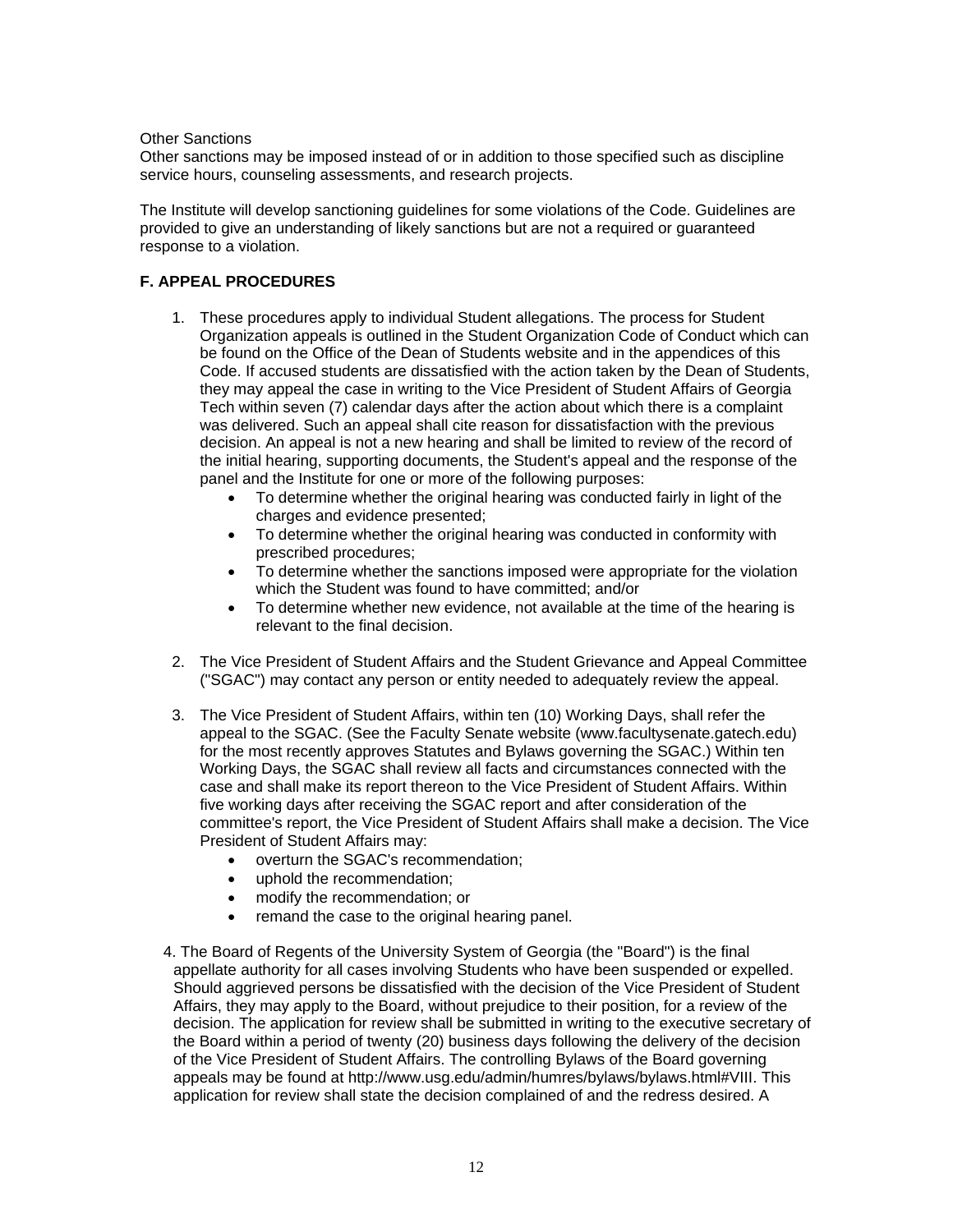review of the Board is not a matter of right but is within the sound discretion of the Board. If the application for review is granted, the Board, or a committee of the Board, shall investigate the matter thoroughly and render its decision thereon within sixty (60) days from the filing date of the application for review or from the date of any hearing that may be held thereon. The decision of the Board shall be final and binding for all purposes.

# **G. RECORD KEEPING AND RELEASE OF INFORMATION FOR INDIVIDUAL STUDENT CASES**

Maintenance of Discipline Files

Disciplinary records of students found responsible of any charges against them will normally be retained for five (5) years from the date of the most recent notice of disciplinary action. Disciplinary records containing records of suspension and expulsion will be permanently retained. A case referral results in the creation of a disciplinary file in the name of the accused student. This file shall be voided if

- (1) There are no charges filed, or
- (2) The case is determined to be an informational file only, or
- (3)The Student is found not responsible for the charges,

Voided files will be so marked, shall not be kept with the active disciplinary records, and shall not leave any Student with a disciplinary record. If the Student is not enrolled when five (5) years have passed and disciplinary action did not result in suspension, suspension held in abeyance, or expulsion, or a Student terminates enrollment more than five (5) years after a violation, the record is destroyed.

### Release of Information: Open Records Act

The State of Georgia's Open Records Act, O.C.G.A. § 50-18-70 et seq. makes most records of the state open to public inspection. Such records include, but are not limited to: (1) directory information under FERPA (see below) and (2) records of completed hearings regarding Student Organizations.

### Parental Notification

Parents of Students under the age of 21 may be notified when a Student is found responsible for violating the Georgia Tech Student Policy on Alcohol and other Drugs when any of the following occur:

Student endangers themselves or others while under the influence of alcohol or other substances. Specific instances include DUI, fighting, alcohol poisoning, and hospitalization. When the Dean of Students determines that any future violations of the Institute's policy will most likely result in suspension from Georgia Tech.

When a hearing officer determines that any future violations of the Institute's policy will likely result in removal from housing.

## Other Releases

The Institute complies with the current The Family Educational Rights and Privacy Act ("FERPA"). At the time of printing, FERPA generally provides that personally identifiable information may not be released without the Student's consent. However, there are a number of exceptions to this rule, including, but not limited to, the following:

- 1. Institute Officials, including teachers, who have a legitimate educational interest in the information;
- 2. Officials of other schools in which the Student seeks admission or intends to enroll, on the condition that the Student, upon request, receives a copy of the record that